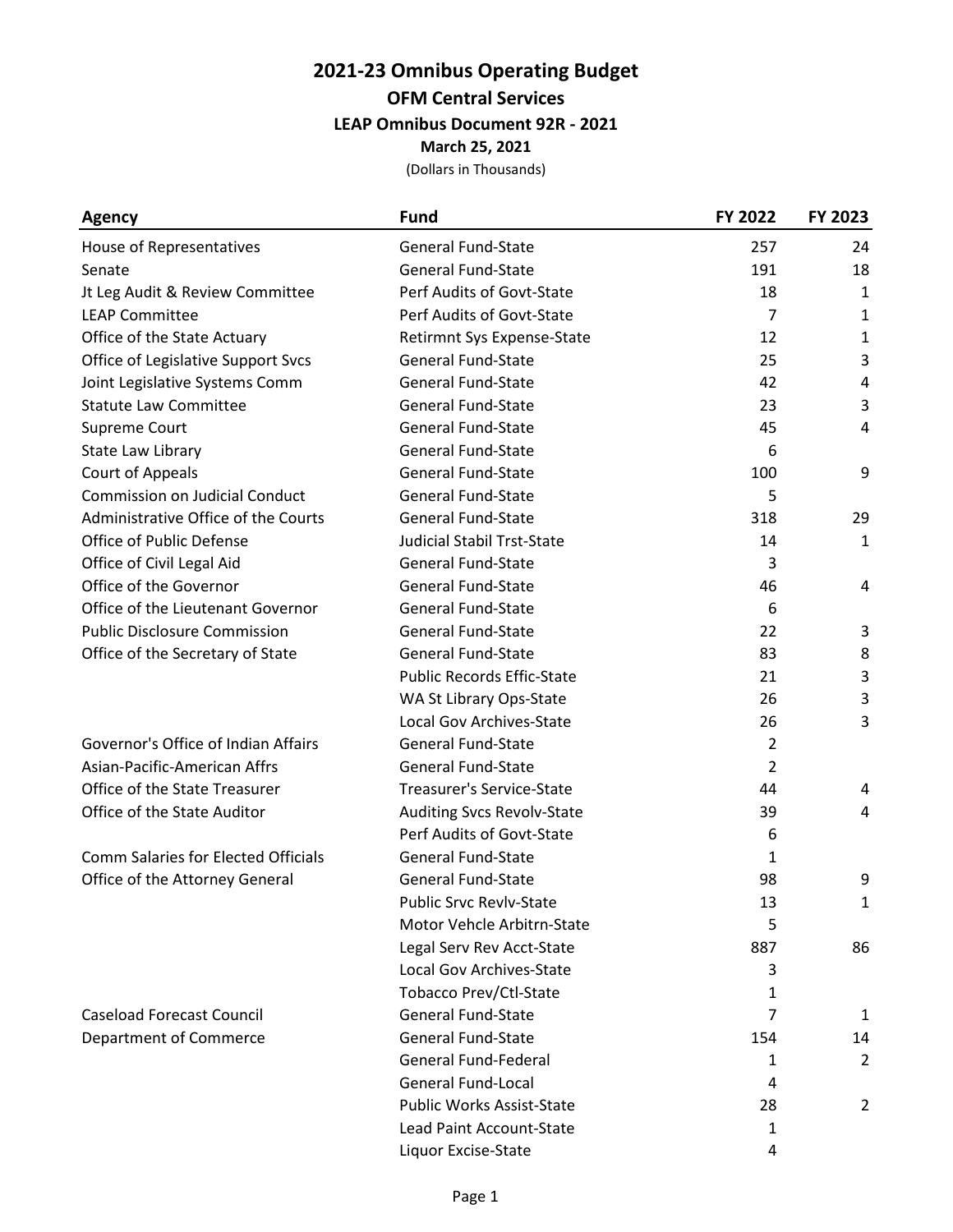### **2021-23 Omnibus Operating Budget OFM Central Services**

**LEAP Omnibus Document 92R - 2021**

**March 25, 2021**

| <b>Agency</b>                           | <b>Fund</b>                       | FY 2022        | FY 2023      |
|-----------------------------------------|-----------------------------------|----------------|--------------|
|                                         | Home Security Fund-State          | 12             | 1            |
|                                         | Affordable Housing-State          | $\overline{2}$ |              |
|                                         | Finan Frd & Id Thft-State         | 1              |              |
|                                         | Comm Economic Devel-State         | 13             | $\mathbf{1}$ |
|                                         | Liquor Revolving Acc-State        | 1              |              |
|                                         | Wa Housing Trust Acc-State        | 28             | 2            |
|                                         | Pub Facil Const Loan-State        | 4              |              |
| Economic & Revenue Forecast Council     | <b>General Fund-State</b>         | 4              |              |
| <b>Office of Financial Management</b>   | <b>General Fund-State</b>         | 83             | 8            |
|                                         | <b>Personnel Svc Acct-State</b>   | 30             | 3            |
|                                         | <b>OFM Central Services-State</b> | 53             | 5            |
| Office of Administrative Hearings       | Admin Hearings Revol-State        | 126            | 12           |
| <b>State Lottery Commission</b>         | Lottery Admin Acct-State          | 88             | 8            |
| WA State Comm on Hispanic Affairs       | <b>General Fund-State</b>         | $\overline{2}$ |              |
| African-American Affairs Comm           | General Fund-State                | $\overline{2}$ |              |
| Department of Retirement Systems        | Retirmnt Sys Expense-State        | 175            | 16           |
| <b>State Investment Board</b>           | Invest Bd Expense Ac-State        | 77             | 8            |
| Department of Revenue                   | <b>General Fund-State</b>         | 781            | 75           |
|                                         | <b>Timber Tax Distr Act-State</b> | 20             | 1            |
|                                         | <b>Business License-State</b>     | 47             | 4            |
| Board of Tax Appeals                    | <b>General Fund-State</b>         | 12             | 1            |
| Minority & Women's Business Enterp      | Minority & Business-State         | 17             | 1            |
| Office of Insurance Commissioner        | Insurance Comm Regul-State        | 169            | 16           |
|                                         | <b>Insur Commiss Fraud-State</b>  | 7              | $\mathbf{1}$ |
| <b>Consolidated Technology Services</b> | <b>CTS Revolving Acct-State</b>   | 42             | 4            |
| <b>State Board of Accountancy</b>       | <b>CPA Account-State</b>          | 7              | $\mathbf{1}$ |
| Bd of Reg Prof Eng & Land Surveyors     | Profess Engineers'-State          | 4              |              |
| <b>Liquor and Cannabis Board</b>        | General Fund-State                | 3              |              |
|                                         | Dedicated Marijuana-State         | 59             | 5            |
|                                         | Liquor Revolving Acc-State        | 194            | 19           |
| Utilities and Transportation Comm       | <b>General Fund-Local</b>         | 7              |              |
|                                         | Public Srvc Revlv-State           | 99             | 10           |
|                                         | Pipeline Safety-State             | 7              | 1            |
| <b>Board for Volunteer Firefighters</b> | Volun Firefighters-State          | 3              |              |
| <b>Military Department</b>              | <b>General Fund-State</b>         | 246            | 23           |
| <b>Public Employment Relations Comm</b> | <b>General Fund-State</b>         | 11             | $\mathbf{1}$ |
|                                         | Personnel Svc Acct-State          | 9              |              |
|                                         | Higher Ed Pers Svcs-State         | 1              |              |
| Archaeology & Historic Preservation     | <b>General Fund-State</b>         | 15             | 1            |
| WA State Health Care Authority          | <b>General Fund-State</b>         | 867            | 71           |
|                                         | General Fund-Federal              | 15             | 11           |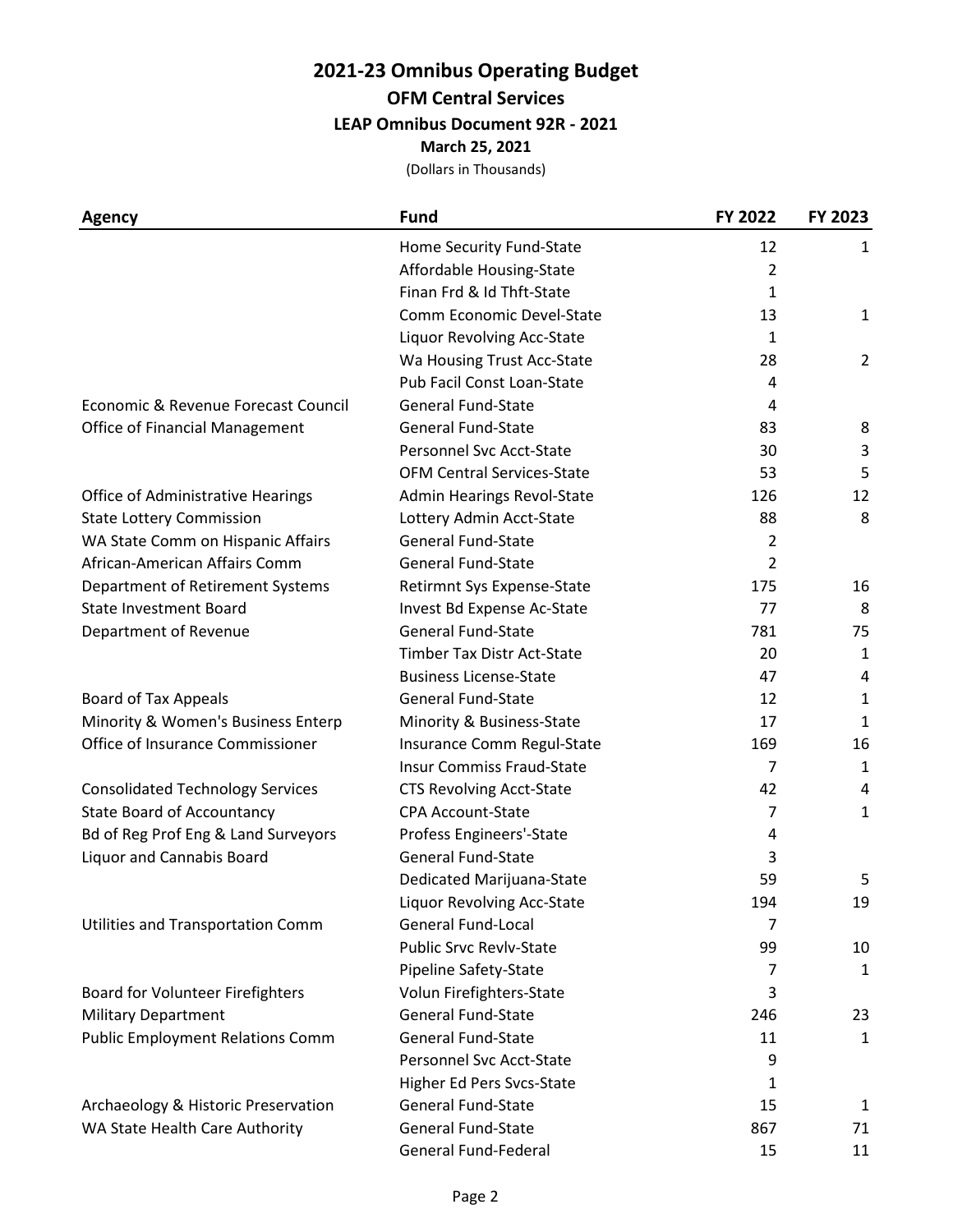# **2021-23 Omnibus Operating Budget OFM Central Services**

**LEAP Omnibus Document 92R - 2021**

**March 25, 2021**

| <b>Agency</b>                             | <b>Fund</b>                       | FY 2022 | FY 2023        |
|-------------------------------------------|-----------------------------------|---------|----------------|
|                                           | St Hith Care Admn Ac-State        | 96      | 9              |
|                                           | School Employees' In-State        | 2       | 1              |
| Human Rights Commission                   | <b>General Fund-State</b>         | 18      | 1              |
| <b>Bd of Industrial Insurance Appeals</b> | <b>Accident Account-State</b>     | 54      | 6              |
|                                           | <b>Medical Aid Account-State</b>  | 54      | 6              |
| <b>Criminal Justice Training Comm</b>     | General Fund-State                | 42      | 4              |
| Department of Labor and Industries        | <b>Electrical License-State</b>   | 297     | 23             |
|                                           | Constr Regis Inspect-State        | 120     | 11             |
|                                           | Public Works Admin-State          | 10      | $\mathbf{1}$   |
|                                           | <b>Accident Account-State</b>     | 998     | 96             |
|                                           | <b>Medical Aid Account-State</b>  | 758     | 83             |
|                                           | <b>Plumbing Certificate-State</b> | 9       | $\mathbf{1}$   |
|                                           | Pressure Systems Saf-State        | 28      | $\overline{2}$ |
| Department of Health                      | <b>General Fund-State</b>         | 410     | 34             |
|                                           | <b>General Fund-Federal</b>       | 18      | 16             |
|                                           | <b>General Fund-Local</b>         | 528     | 44             |
|                                           | <b>Health Prfessns Acct-State</b> | 422     | 34             |
|                                           | Safe Drink Wtr Acct-State         | 5       |                |
|                                           | Drinking Water Assis-Federal      | 2       | 1              |
| Department of Veterans' Affairs           | <b>General Fund-State</b>         | 630     | 60             |
| Children, Youth, and Families             | <b>General Fund-State</b>         | 3,138   | 283            |
|                                           | <b>General Fund-Federal</b>       | 26      | 22             |
| <b>Department of Corrections</b>          | General Fund-State                | 6,614   | 632            |
| Dept of Services for the Blind            | <b>General Fund-State</b>         | 52      | 4              |
|                                           | <b>General Fund-Federal</b>       | 1       | $\mathbf{1}$   |
| <b>Employment Security Department</b>     | <b>General Fund-Federal</b>       | 77      | 7              |
|                                           | <b>General Fund-Local</b>         | 69      | 8              |
|                                           | Unemploy Comp Admin-Federal       | 772     | 75             |
|                                           | Admin Contingen Acct-State        | 283     | 21             |
|                                           | <b>Employment Service-State</b>   | 77      | 8              |
|                                           | Fam Med Lv Insurance-State        | 17      | 4              |
|                                           | Workforce Ed Invest-State         | 3       |                |
|                                           | Long-Term Svcs & Spt-State        | 1       |                |
| Dept of Social and Health Services        | <b>General Fund-State</b>         | 11,666  | 1,033          |
|                                           | <b>General Fund-Federal</b>       | 108     | 91             |
| Columbia River Gorge Commission           | <b>General Fund-State</b>         | 3       |                |
|                                           | <b>General Fund-Local</b>         | 3       |                |
| <b>Department of Ecology</b>              | <b>General Fund-State</b>         | 132     | 12             |
|                                           | <b>Reclamation Acct-State</b>     | 9       | 1              |
|                                           | <b>Flood Control Assist-State</b> | 9       | 1              |
|                                           | Waste Reduct/Recycle-State        | 39      | 4              |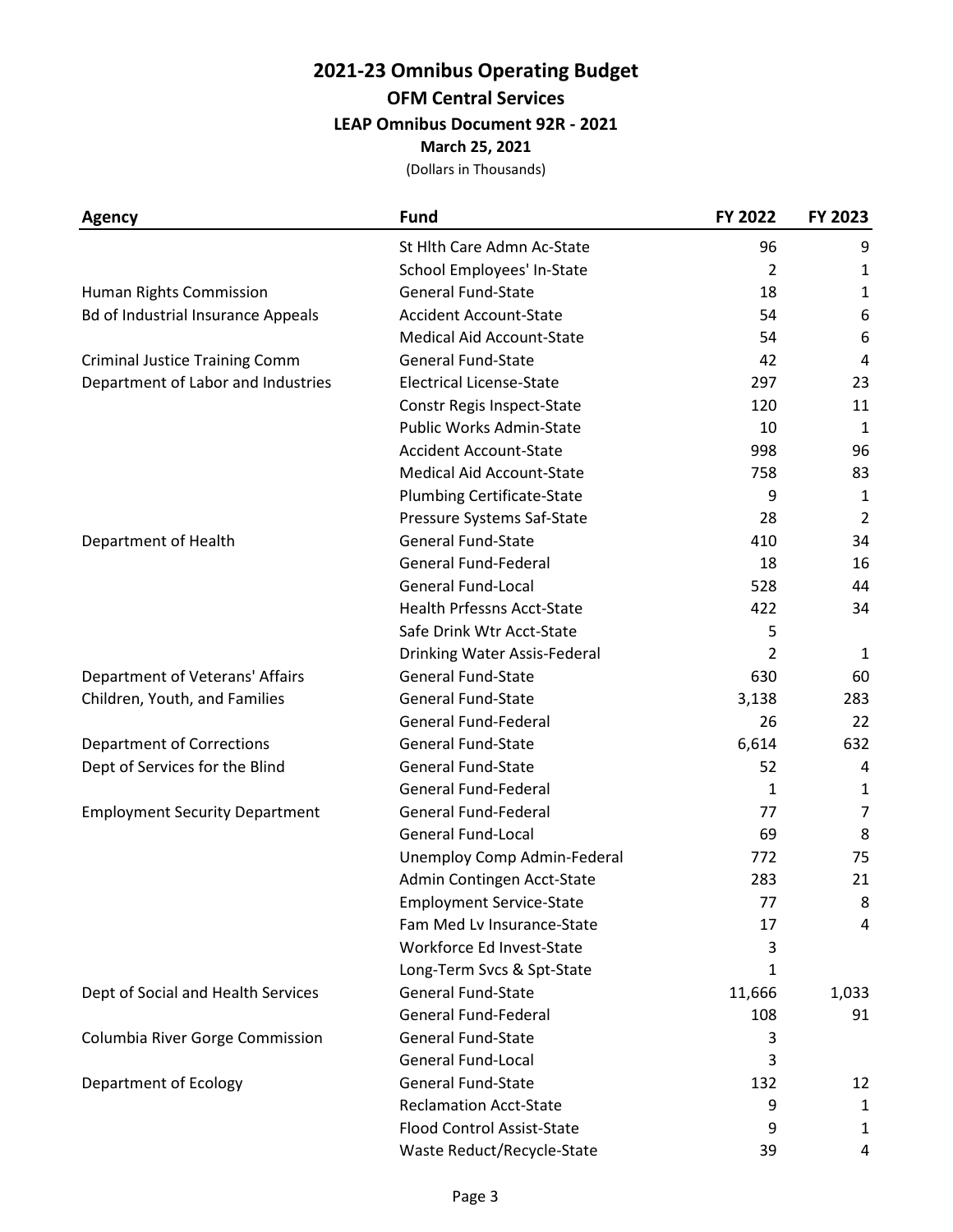## **2021-23 Omnibus Operating Budget**

**OFM Central Services**

**LEAP Omnibus Document 92R - 2021**

**March 25, 2021**

| <b>Agency</b>                             | <b>Fund</b>                       | FY 2022        | FY 2023        |
|-------------------------------------------|-----------------------------------|----------------|----------------|
|                                           | Worker & Comm Right-State         | 6              |                |
|                                           | <b>Water Quality Permit-State</b> | 150            | 14             |
|                                           | Underground Storage-State         | 13             | $\mathbf{1}$   |
|                                           | <b>Biosolids Prmt Acct-State</b>  | 7              |                |
|                                           | Hazardous Waste-State             | 21             | 3              |
|                                           | Radioactive Mixed-State           | 65             | 7              |
|                                           | Air Poll Contr Acct-State         | 13             | 1              |
|                                           | Oil Spill Prevn Acct-State        | 23             | 3              |
|                                           | Air Oper Permit Acct-State        | 15             | $\mathbf{1}$   |
|                                           | <b>Model Toxics Oper-State</b>    | 646            | 62             |
|                                           | Water Poll Ctrl Adm-State         | 13             | $\mathbf{1}$   |
| WA Pollution Liab Insurance Program       | Pollution Liab Insur-State        | 12             | 1              |
| <b>State Parks and Recreation Comm</b>    | Parks Renewal Acct-State          | 514            | 49             |
| <b>Recreation and Conservation Office</b> | <b>General Fund-State</b>         | 19             | 1              |
|                                           | <b>Recreation Resources-State</b> | 26             | 3              |
| Environ & Land Use Hearings Office        | <b>General Fund-State</b>         | 11             | $\mathbf{1}$   |
| <b>State Conservation Commission</b>      | <b>General Fund-State</b>         | 16             | 1              |
| Dept of Fish and Wildlife                 | <b>General Fund-State</b>         | 656            | 63             |
|                                           | Fish Wildlife Consv-State         | 683            | 65             |
| <b>Puget Sound Partnership</b>            | <b>General Fund-State</b>         | 29             | 3              |
|                                           | <b>Aquatic Lands Acct-State</b>   | 1              |                |
|                                           | <b>Model Toxics Oper-State</b>    | $\overline{2}$ |                |
| <b>Department of Natural Resources</b>    | <b>General Fund-State</b>         | 403            | 38             |
|                                           | Forest Development-State          | 146            | 14             |
|                                           | ORV/NonHiwy Veh Acct-State        | 16             | 1              |
|                                           | Surveys & Maps Acct-State         | 11             | 1              |
|                                           | <b>Aquatic Lands Acct-State</b>   | 36             | 4              |
|                                           | Res Mgmt Cost Acct-State          | 463            | 43             |
|                                           | <b>Surface Mining Recl-State</b>  | 20             | 1              |
|                                           | Disaster Response-State           | $11\,$         | $\mathbf{1}$   |
|                                           | Forest & Fish Suppt-State         | 28             | $\overline{2}$ |
|                                           | <b>Aquatic Land Dredged-State</b> | 1              |                |
|                                           | <b>Forest Practices App-State</b> | 5              |                |
|                                           | Air Poll Contr Acct-State         | 1              |                |
|                                           | <b>Model Toxics Oper-State</b>    | 25             | 3              |
|                                           | NOVA Program Account-State        | 4              |                |
|                                           | <b>Derelict Vessel Rmv-State</b>  | 1              |                |
|                                           | Agric College Trst-State          | 9              | 1              |
| Department of Agriculture                 | <b>General Fund-State</b>         | 199            | 19             |
|                                           | <b>Aquatic Lands Acct-State</b>   | 13             | 1              |
|                                           | Model Toxics Oper-State           | 19             | 1              |